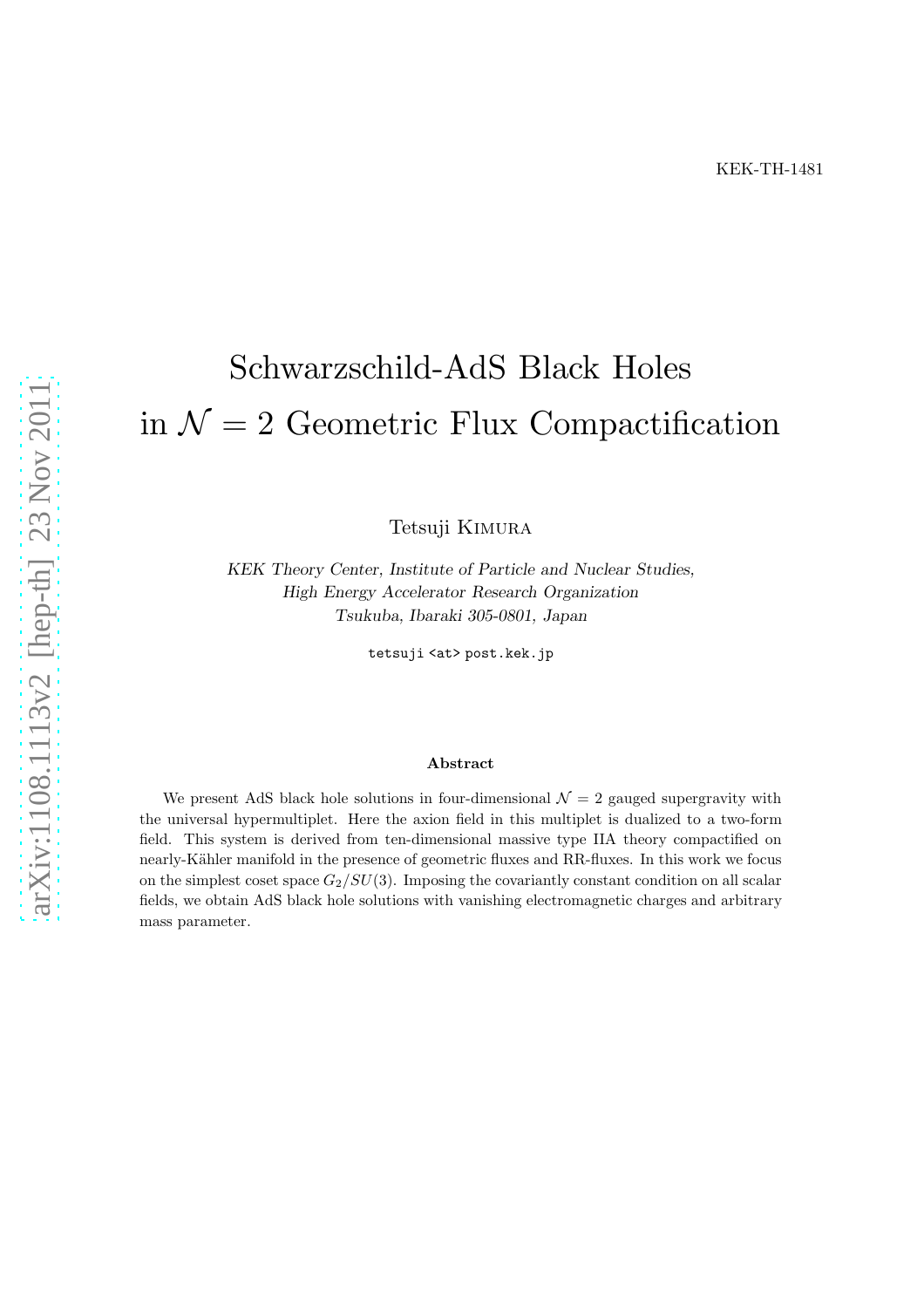## 1 Introduction

Flux compactification is requisite to understand low energy effective theories of ten-dimensional theory [1–5]. Calabi-Yau compactification in type II theory yields four-dimensional  $\mathcal{N}=2$  ungauged supergravity. In this case no scalar potential is involved. When NSNS three-form flux and RR-fluxes together with non-constant dilaton are turned on in the Calabi-Yau compactification, non-trivial values of such the fields break the equations of motion in the original ten-dimensional physics. Hence the modification from Calabi-Yau geometry caused by fluxes has to be considered to derive a genuine effective theory of the ten-dimensional theory.

There are three types of  $\mathcal{N} = 2$  gauged supergravities via the flux compactifications [4, 5]: If there are only the electric flux charge parameters, the standard gauged supergravity [6] emerges. Once the magnetic RR-flux charge parameters and/or the Romans' mass are involved, the axion field of the universal hypermultiplet is dualized to the B-field [7]. If the magnetic NSNS-flux charge parameters are also incorporated, a gauged supergravity with a number of tensor fields [8] is derived. All of the three types with cubic prepotentials via the flux compactifications are studied in [9].

It is of quite interest to explore black hole solutions in the  $\mathcal{N} = 2$  gauged supergravities. Supersymmetric extremal charged AdS black hole solutions with naked singularities [11–14] or with regular event horizons [15–17] have been well investigated. There are also developments in the absence of supersymmetry in AdS black hole solutions. A typical work is [18], where the Fayet-Iliopoulos parameters play an important role in the analysis of the AdS black holes. The solutions depend on the symplectic frames. Notice that both in supersymmetric or in non-supersymmetric cases, AdS black hole solutions with hypermultiplets have not been involved. On the other hand, in the asymptotically flat case, supersymmetric black hole solution with the universal hypermultiplet is studied [19]. After the Higgs mechanism the system is akin to ungauged supergravity descended from Calabi-Yau compactification with D-branes (see [20–23] and a lecture note [24]). However, the gauging necessitates a linear coupling. This is not realized in the flux compactifications [5, 25]. Gauging the Heisenberg algebra of the hypermultiplets [26,27] is suitable for flux compactifications.

Due to the above story, it is quite intriguing to discover an AdS black hole solution with hypermultiplets, irrespective of preserving supersymmetry, in the framework of flux compactifications. Here let us introduce the structure of this paper: In section 2 we briefly exhibit  $\mathcal{N} = 2$ abelian gauged supergravity with B-field derived from the compactification on the coset space  $G_2/SU(3)$  [28, 29]. It is known that the four-dimensional  $\mathcal{N}=2$  system involves only one vector multiplet and the universal hypermultiplet where the axion field in the hypermultiplet is dualized to the B-field [29]. In section 3 we analyze black hole solutions in asymptotically AdS spacetime. In order to reduce complicated interactions we impose the covariantly constant condition on all the scalar fields. Introducing the static metric ansatz we find AdS black hole solutions. There we prove that all the electromagnetic charges of the black hole have to vanish caused by the covariantly constant condition. It turns out that the black hole mass parameter is independent of the expectation values of any scalar fields. We also argue that the solution is always non-supersymmetric. In section 4 we summarize our results and draw our considerations. In appendix A we exhibit the convention and the ingredients in the compactification on the coset space  $G_2/SU(3)$ .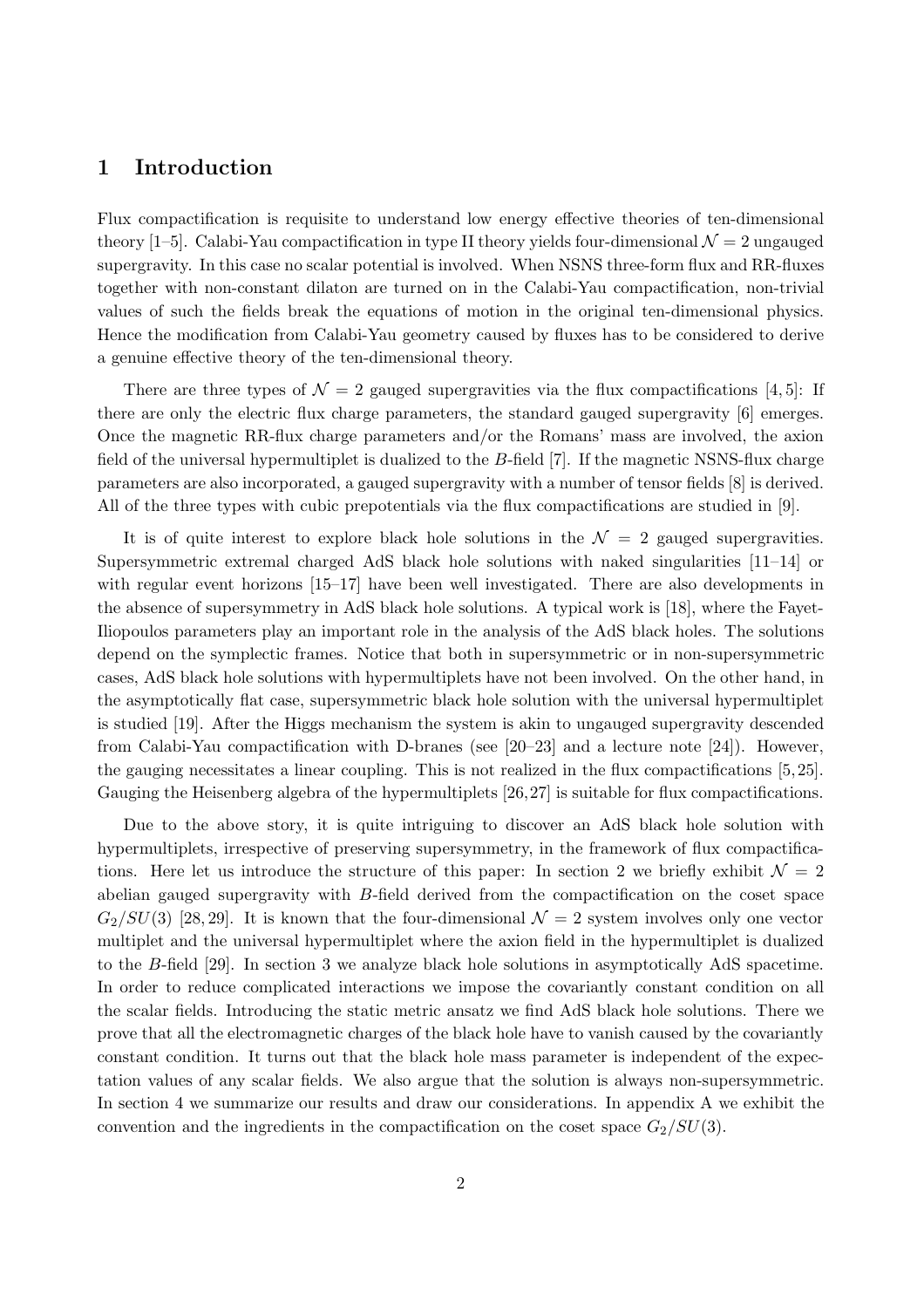## 2 Gauged supergravity with B-field

In this section we briefly exhibit the feature of  $\mathcal{N} = 2$  abelian gauged supergravity with B-field derived from massive type IIA compactification on the nearly-Kähler coset space  $G_2/SU(3)$ . The derivations can be seen in  $[5, 9]$  (see minor differences of the convention in appendix A).

#### 2.1 Profile of the coset space  $G_2/SU(3)$

First of all let us consider the gauged supergravity whose constituents are one vector multiplet and the universal hypermultiplet associated with the type IIA compactification on  $G_2/SU(3)$  [29]. In this compactification, the moduli space of the vector multiplet is given by  $SU(1,1)/U(1)$ . Then the index of the vector fields  $A^{\Lambda}$  runs only  $\Lambda = 0, 1$ . On the other hand, the space of the hypermultiplets is given by  $SU(2,1)/U(2)$ . This is expanded only in terms of the scalar fields of the universal hypermultiplet. The following flux charge parameters involves the profile of this compactification:

$$
e_{10} = 2\sqrt{3J}, \quad m_{\rm R}^0 \neq 0, \quad e_{\rm R0} \neq 0, \tag{2.1}
$$

whilst other flux charges are zero. Indeed  $m_R^0$  is interpreted as the Romans' mass parameter. The value J denotes the volume of the coset space. Notice that the non-vanishing  $m<sub>R</sub><sup>0</sup>$  makes the axion field  $\alpha$  in the universal hypermultiplet be dualized to the B-field [5,7]. The moduli space of the vector multiplet, the Hodge-Kähler geometry, is governed by the cubic prepotential  $\mathcal{F}(X)$ :

$$
\mathcal{F} \equiv \mathcal{I} \frac{X^1 X^1 X^1}{X^0} \,. \tag{2.2a}
$$

In terms of the local coordinates  $\mathfrak{t} \equiv X^1/X^0$ , we describe the Kähler potential  $K_V$ :

$$
K_{\rm V} = -\log\left[i(\overline{X}^{\Lambda}\mathcal{F}_{\Lambda} - X^{\Lambda}\overline{\mathcal{F}}_{\Lambda})\right] = -\log\left[-i\mathfrak{I}(t-\overline{t})^3\right].\tag{2.2b}
$$

#### 2.2 Lagrangian and the equations of motion

The Lagrangian associated with the type IIA theory on the coset space  $G_2/SU(3)$  [29] is

$$
S = \int \left[ \frac{1}{2} R(*1) + \frac{1}{2} \mu_{\Lambda\Sigma} (t, \overline{t}) F^{\Lambda} \wedge *F^{\Sigma} + \frac{1}{2} \nu_{\Lambda\Sigma} (t, \overline{t}) F^{\Lambda} \wedge F^{\Sigma} - g_{t\overline{t}} (t, \overline{t}) dt \wedge *d\overline{t} \right]
$$
  
- d\varphi \wedge \*d\varphi - \frac{e^{-4\varphi}}{4} dB \wedge \*dB - \frac{e^{2\varphi}}{2} D\xi^{0} \wedge \*D\xi^{0} - \frac{e^{2\varphi}}{2} D\xi\_{0} \wedge \*D\xi\_{0} - V(\*1)  
+ \frac{1}{2} dB \wedge \left\{ \xi^{0} D\xi\_{0} - \xi\_{0} D\xi^{0} + (2e\_{\text{RA}} - e\_{\Lambda0}\xi^{0}) A^{\Lambda} \right\} - \frac{1}{2} m\_{\text{R}}^{0} e\_{\text{R}0} B \wedge B \right], \qquad (2.3a)

where the functions  $\mu_{\Lambda\Sigma}(\mathfrak{t},\bar{\mathfrak{t}})$  and  $\nu_{\Lambda\Sigma}(\mathfrak{t},\bar{\mathfrak{t}})$  are given in (A.1).  $g_{\mathfrak{t}\bar{\mathfrak{t}}}$  is the Kähler metric defined by  $(2.2b)$ . The scalar potential V and the covariant derivatives are given as

$$
V = g^{\tilde{\mathfrak{t}}}\bar{D}_{\mathfrak{t}}\mathcal{P}_{+}D_{\overline{\mathfrak{t}}}\bar{\mathcal{P}}_{+} + g^{\tilde{\mathfrak{t}}}\bar{D}_{\mathfrak{t}}\mathcal{P}_{3}D_{\overline{\mathfrak{t}}}\bar{\mathcal{P}}_{3} - 2|\mathcal{P}_{+}|^{2} + |\mathcal{P}_{3}|^{2}, \qquad (2.3b)
$$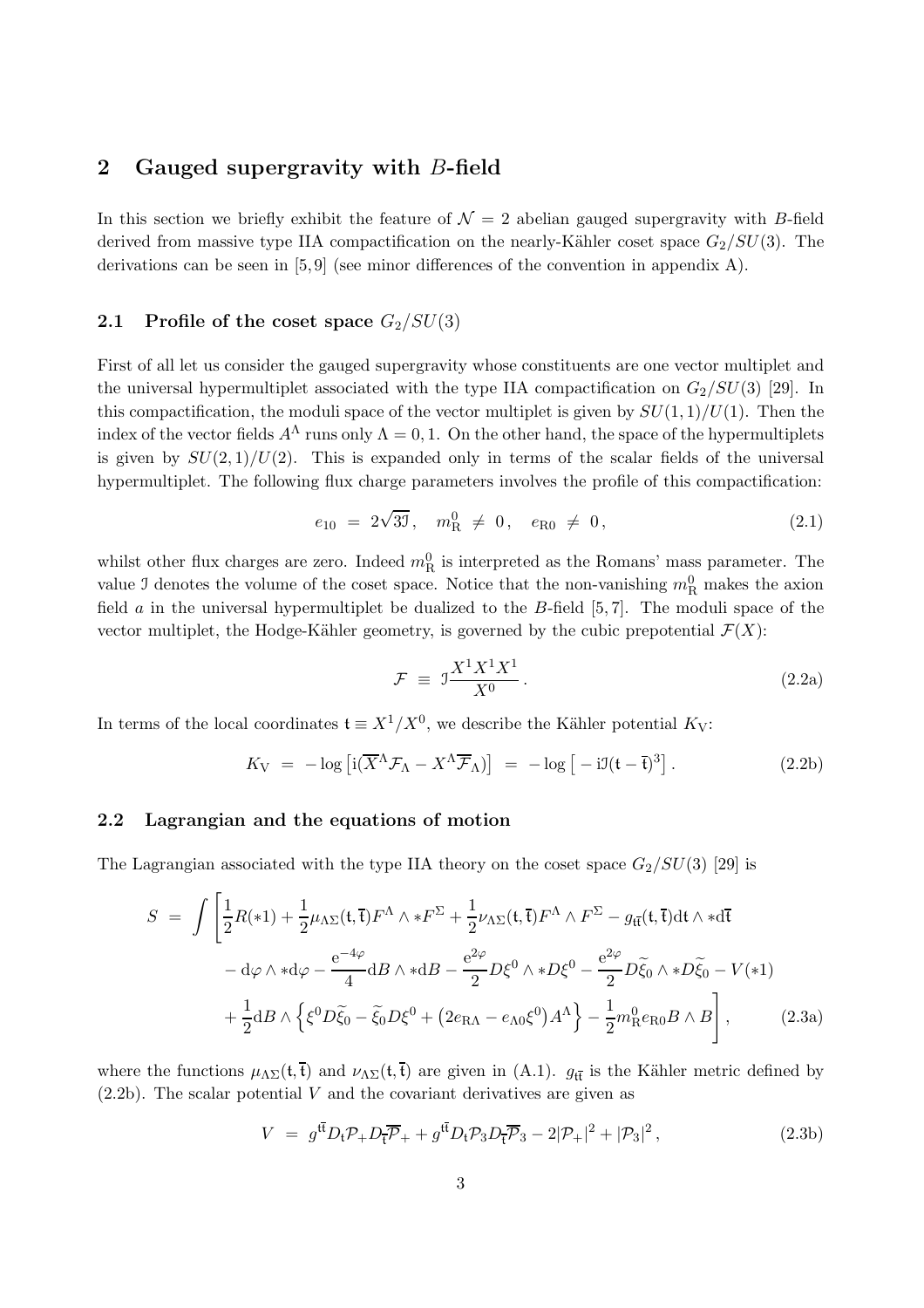$$
D\xi^0 = d\xi^0, \qquad D\tilde{\xi}_0 = d\tilde{\xi}_0 - e_{\Lambda 0}A^0, \qquad (2.3c)
$$

where the triplet of the Killing prepotentials  $\mathcal{P}_a$  [9] are explicitly described as

$$
\mathcal{P}_{+} = -2e^{\varphi}L^{1}e_{10}, \qquad \mathcal{P}_{-} = -2e^{\varphi}L^{1}e_{10}, \qquad \mathcal{P}_{3} = e^{2\varphi}\left[L^{0}e_{R0} - L^{1}e_{10}\xi^{0} - M_{0}m_{R}^{0}\right], \tag{2.4a}
$$

$$
L^{0} = e^{K_{V}/2}, \qquad L^{1} = t e^{K_{V}/2}, \qquad M_{0} = -J t^{3} e^{K_{V}/2}, \qquad (2.4b)
$$

$$
D_{\mathfrak{t}}\mathcal{P}_a = \left(\partial_{\mathfrak{t}} + \frac{1}{2}\partial_{\mathfrak{t}}K_{\mathcal{V}}\right)\mathcal{P}_a \tag{2.4c}
$$

Due to the absence of the flux charges  $e_{\Lambda}{}^{0}$ , the covariant derivative  $D\xi^{0}$  is reduced to the ordinary derivative [5]. Notice that the gauge field strength is defined as  $F^{\Lambda} = dA^{\Lambda} + m_R^{\Lambda}B$  rather than  $dA^{\Lambda}$ . Owing to this, the action (2.3) has an additional local symmetry involving the B-field such as  $\delta B = d\beta$ , where the  $\beta$  also appears in the variation  $\delta A^{\Lambda} = -m_R^{\Lambda} \beta$  with being left the field strength invariant. The scalar field  $\xi_0$  does not contribute to the scalar potential. The equations of motion in the system (2.3) are given as

$$
R_{\mu\nu} - \frac{1}{2} R g_{\mu\nu} = \frac{1}{4} g_{\mu\nu} \mu_{\Lambda \Sigma} F^{\Lambda}_{\rho \sigma} F^{\Sigma \rho \sigma} - \mu_{\Lambda \Sigma} F^{\Lambda}_{\mu\rho} F^{\Sigma}_{\nu \sigma} g^{\rho \sigma} - g_{\mu\nu} g_{t\bar{t}} \partial_{\rho} t \partial^{\rho} \bar{t} + 2 g_{t\bar{t}} \partial_{\mu} t \partial_{\nu} \bar{t} - g_{\mu\nu} \partial_{\rho} \varphi \partial^{\rho} \varphi + 2 \partial_{\mu} \varphi \partial_{\nu} \varphi - \frac{e^{-4\varphi}}{24} g_{\mu\nu} H_{\rho \sigma \lambda} H^{\rho \sigma \lambda} + \frac{e^{-4\varphi}}{4} H_{\mu\rho \sigma} H_{\nu \lambda \delta} g^{\rho \lambda} g^{\sigma \delta} - \frac{e^{2\varphi}}{2} g_{\mu\nu} \left( D_{\rho} \xi^{0} D^{\rho} \xi^{0} + D_{\rho} \tilde{\xi}_{0} D^{\rho} \tilde{\xi}_{0} \right) + e^{2\varphi} \left( D_{\mu} \xi^{0} D_{\nu} \xi^{0} + D_{\mu} \tilde{\xi}_{0} D_{\nu} \tilde{\xi}_{0} \right) - g_{\mu\nu} V ,
$$
\n(2.5a)

$$
0 = -\frac{1}{\sqrt{-g}} \partial_{\mu} \left( \sqrt{-g} (\ast \widetilde{F}_{\Lambda})^{\mu \sigma} \right) + \frac{\epsilon^{\mu \nu \rho \sigma}}{2\sqrt{-g}} \partial_{\mu} B_{\nu \rho} \left( e_{\rm RA} - e_{\Lambda 0} \xi^{0} \right) - e^{2\varphi} e_{\Lambda 0} D^{\sigma} \widetilde{\xi}_{0} , \tag{2.5b}
$$

$$
0 = \frac{1}{\sqrt{-g}} \partial_{\mu} \left( \sqrt{-g} g_{t\bar{t}} g^{\mu\nu} \partial_{\nu} \bar{t} \right) + \frac{1}{4} \frac{\partial \mu_{\Lambda \Sigma}}{\partial t} F^{\Lambda}_{\mu\nu} F^{\Sigma \mu\nu} - \frac{\epsilon^{\mu\nu\rho\sigma}}{8 \sqrt{-g}} \frac{\partial \nu_{\Lambda \Sigma}}{\partial t} F^{\Lambda}_{\mu\nu} F^{\Sigma}_{\rho\sigma} - \partial_{t} g_{t\bar{t}} \partial_{\mu} t \partial^{\mu} \bar{t} - \frac{\partial V}{\partial t},
$$
\n(2.5c)

$$
0 = \frac{2}{\sqrt{-g}} \partial_{\mu} \left( \sqrt{-g} g^{\mu \nu} \partial_{\nu} \varphi \right) + \frac{e^{4\varphi}}{6} H_{\mu \nu \rho} H^{\mu \nu \rho} - e^{2\varphi} \left( D_{\mu} \xi^{0} D^{\mu} \xi^{0} + D_{\mu} \widetilde{\xi}_{0} D^{\mu} \widetilde{\xi}_{0} \right) - \frac{\partial V}{\partial \varphi}, \quad (2.5d)
$$
  
\n
$$
0 = \frac{1}{2} \partial_{\mu} \left( e^{-4\varphi} \sqrt{-g} H^{\mu \rho \sigma} \right) + \frac{e^{\mu \nu \rho \sigma}}{2} \left[ 2D_{\mu} \xi^{0} D_{\mu} \widetilde{\xi}_{0} + \left( \varepsilon_{0} \xi^{0} \right) E^{\Lambda} \right]
$$

$$
0 = \frac{1}{\sqrt{-g}} \partial_{\mu} \left( e^{-4\varphi} \sqrt{-g} H^{\mu \rho \sigma} \right) + \frac{\epsilon^{\mu \nu \rho \sigma}}{\sqrt{-g}} \left[ 2D_{\mu} \xi^{0} D_{\nu} \tilde{\xi}_{0} + \left( e_{\text{RA}} - e_{\text{AO}} \xi^{0} \right) F^{\Lambda}_{\mu \nu} \right] + 2m_{\text{R}}^{0} \mu_{0\Sigma} F^{\Sigma \rho \sigma} - \frac{\epsilon^{\mu \nu \rho \sigma}}{\sqrt{-g}} m_{\text{R}}^{0} \nu_{0\Sigma} F^{\Sigma}_{\mu \nu},
$$
(2.5e)

$$
0 = -\frac{2}{\sqrt{-g}} \partial_{\mu} \left( \sqrt{-g} e^{2\varphi} g^{\mu\nu} D_{\nu} \xi^{0} \right) + \frac{\partial V}{\partial \xi^{0}} + \frac{\epsilon^{\mu\nu\rho\sigma}}{2\sqrt{-g}} \partial_{\mu} B_{\nu\rho} D_{\sigma} \widetilde{\xi}_{0} , \qquad (2.5f)
$$

$$
0 = -\frac{2}{\sqrt{-g}} \partial_{\mu} \left( \sqrt{-g} e^{2\varphi} g^{\mu\nu} D_{\nu} \tilde{\xi}_0 \right) - \frac{\epsilon^{\mu\nu\rho\sigma}}{2\sqrt{-g}} \partial_{\mu} B_{\nu\rho} D_{\sigma} \xi^0 \,. \tag{2.5g}
$$

The field strength of the B-field is given as  $H_{\mu\nu\rho} = 3\partial_{[\mu}B_{\nu\rho]}$ . It is worth introducing a dual tensor of the gauge field strength  $F^{\Lambda}_{\mu\nu}$  in order to define electromagnetic charges [5]:

$$
\widetilde{F}_{\Lambda\mu\nu} \equiv \nu_{\Lambda\Sigma} F_{\mu\nu}^{\Sigma} + \mu_{\Lambda\Sigma} (*F^{\Sigma})_{\mu\nu} . \tag{2.6a}
$$

The Hodge dual in the Lagrangian is defined in terms of the metric and a constant tensor  $\epsilon_{\mu\nu\rho\sigma}$ :

$$
(*F^{\Lambda})_{\mu\nu} \equiv \frac{\sqrt{-g}}{2} \epsilon_{\mu\nu\rho\sigma} F^{\Lambda\rho\sigma} . \tag{2.6b}
$$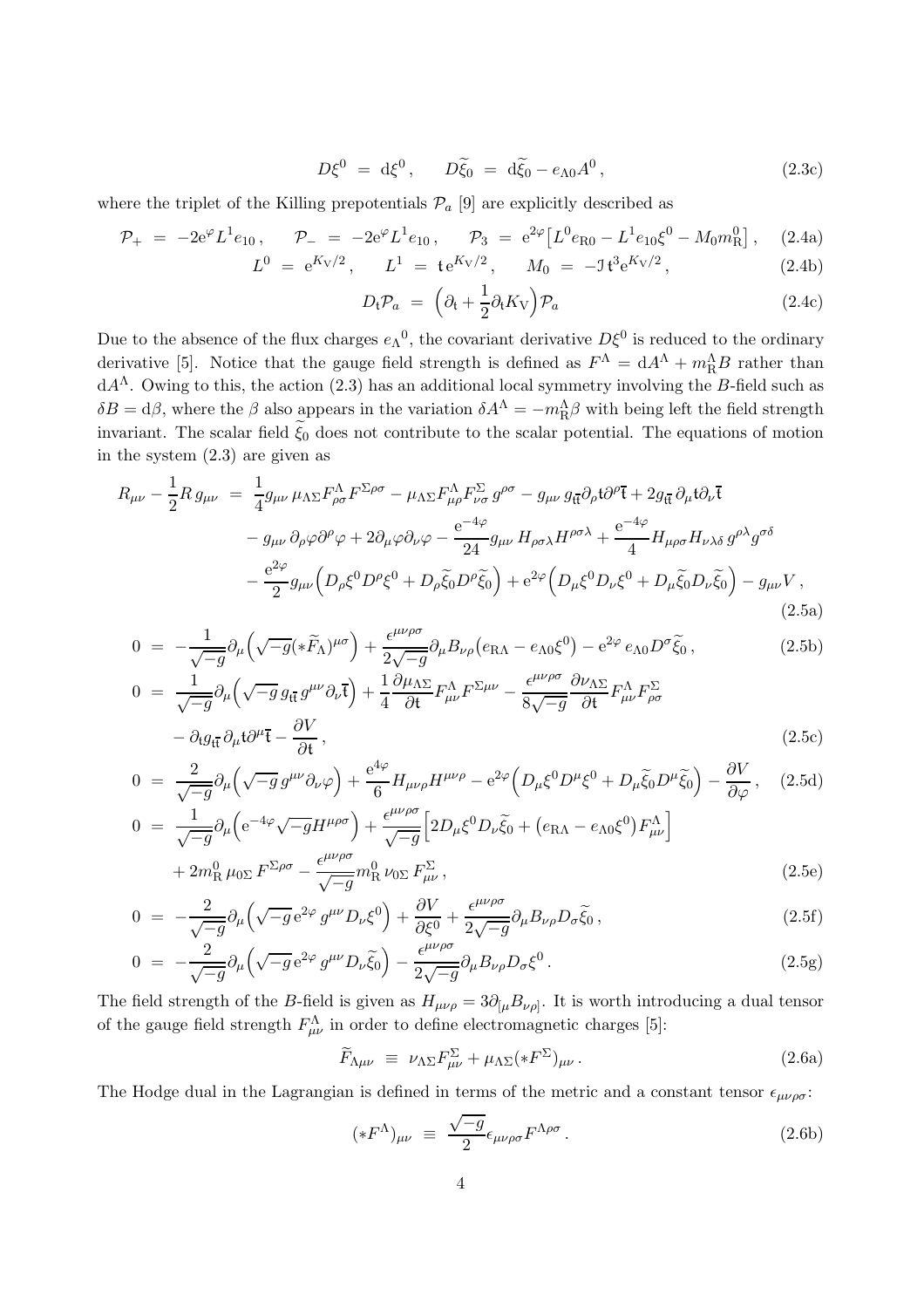We normalize the constant tensor as  $\epsilon_{0123} = +1$  and its contravariant tensor as  $\epsilon^{0123} = -1$  in a generic curved spacetime.

If all the flux charges were zero, the internal space  $G_2/SU(3)$  would be reduced to a Calabi-Yau three-fold. In this situation the covariant derivatives would also be reduced to the ordinary derivatives and the scalar potential would become trivially zero. Hence the system would be reduced to an ungauged supergravity.

## 3 AdS black hole solutions

In this section we analyze black hole solutions. It is tough to solve the equations of motion (2.5) without appropriate ansätze. In order to facilitate solving the equations of motion in a gauge covariant way, we introduce the covariantly constant condition. Furthermore, we focus on extremal, static, possibly charged black holes. Thus the static metric ansatz and electromagnetic charges are incorporated. We solve the Einstein equation under the static metric ansatz. We recognize that scalar fields are constant under the covariantly constant condition. Finally we investigate possible values of the black hole charges.

### 3.1 Covariantly constant solution

Here we consider an appropriate condition to solve the equations of motion (2.5). The simplest condition is the constant condition imposed on all the fields. However, owing to the form of the covariant derivatives (2.3c), the constant condition breaks the gauge invariance of the equations of motion. In order to preserve the gauge invariance, we have to introduce an alternative condition. Since all the terms in (2.5) are given in the gauge covariant way, the covariantly constant condition seems to be a suitable condition. As illustrated later, this condition indeed plays a powerful role in the analysis.

The covariantly constant condition is introduced as follows:

$$
\partial_{\mu} \mathfrak{t} = 0, \quad \partial_{\mu} \varphi = 0, \quad D_{\mu} \xi^{0} = 0, \quad D_{\mu} \widetilde{\xi}_{0} = 0. \tag{3.1a}
$$

To simplify the equations, we also impose that the B-field is closed:

$$
\partial_{\left[\mu}B_{\nu\rho\right]} = 0. \tag{3.1b}
$$

The field equation for the gauge fields is reminiscent of the one in ungauged supergravity derived from Calabi-Yau compactification, whilst the field equations for the scalar fields and the B-field remain non-trivial.

#### 3.2 Metric ansatz and electromagnetic charges

Next we introduce a metric ansatz. Since we would like to find an AdS black hole solution, we have to introduce the asymptotically AdS spacetime metric. For simplicity we focus only on the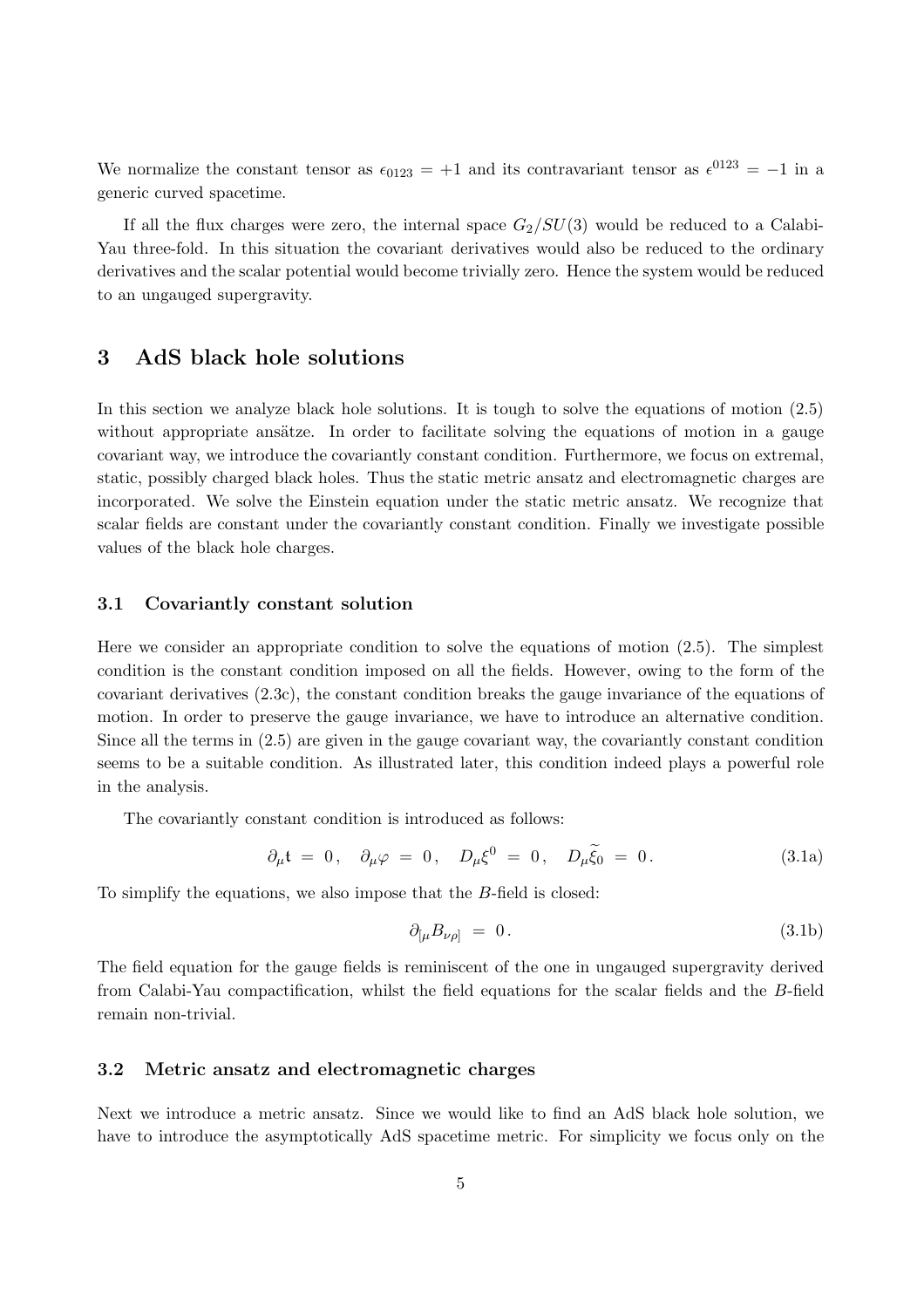extremal, static, spherically symmetric black hole whose metric can be given as

$$
ds^{2} = -e^{2A(r)}dt^{2} + e^{-2A(r)}dr^{2} + e^{2C(r)}r^{2} (d\theta^{2} + \sin^{2}\theta d\phi^{2}).
$$
\n(3.2)

We define electromagnetic charges  $(p^{\Lambda}, q_{\Lambda})$  of the system in terms of the gauge field strengths:

$$
p^{\Lambda} \equiv \frac{1}{4\pi} \int_{S^2} F_2^{\Lambda}, \qquad q_{\Lambda} \equiv \frac{1}{4\pi} \int_{S^2} \widetilde{F}_{\Lambda 2}.
$$
 (3.3)

Since all the interaction terms in (2.5b) vanish because of the covariantly constant condition (3.1), each component of the gauge field strength can be easily evaluated:

$$
F^{\Lambda}_{\theta\phi} = p^{\Lambda}\sin\theta, \tag{3.4a}
$$

$$
\widetilde{F}_{\Lambda\theta\phi} = q_{\Lambda}\sin\theta = \nu_{\Lambda\Sigma}F^{\Sigma}_{\theta\phi} + \mu_{\Lambda\Sigma}\left(\sqrt{-g}\epsilon_{\theta\phi tr}F^{\Sigma tr}\right),\tag{3.4b}
$$

$$
F_{tr}^{\Lambda} = -\frac{\mathrm{e}^{-2C}}{r^2} (\mu^{-1})^{\Lambda \Sigma} (q_{\Sigma} - \nu_{\Sigma \Gamma} p^{\Gamma}). \tag{3.4c}
$$

The energy momentum tensor of the gauge fields in the Einstein equation (2.5a) is evaluated:

$$
T_{\mu}^{\ \nu} = T_{\mu\rho} g^{\rho\nu} \equiv \left[ \frac{1}{4} g_{\mu\rho} \mu_{\Lambda\Sigma} F_{\lambda\sigma}^{\Lambda} F^{\Sigma\lambda\sigma} - \mu_{\Lambda\Sigma} F_{\mu\lambda}^{\Lambda} F_{\rho\sigma}^{\Sigma} g^{\lambda\sigma} \right] g^{\rho\nu} . \tag{3.5a}
$$

By virtue of the description (3.4), the energy momentum tensor is recast as the first symplectic invariant: −4C

$$
T_t^t = T_r^r = -T_\theta^\theta = -T_\phi^\phi = -\frac{e^{-4C}}{r^4}I_1,\tag{3.5b}
$$

$$
I_1(p,q) \equiv -\frac{1}{2} \Big[ p^{\Lambda} \mu_{\Lambda \Sigma} p^{\Sigma} + (q_{\Lambda} - \nu_{\Lambda \Gamma} p^{\Gamma}) (\mu^{-1})^{\Lambda \Sigma} (q_{\Sigma} - \nu_{\Sigma \Delta} p^{\Delta}) \Big]. \tag{3.5c}
$$

The symplectic invariant  $I_1$  also appears in the equation of motion for the vector modulus  $\mathfrak{t}$  (2.5c):

$$
\frac{1}{4}\frac{\partial\mu_{\Lambda\Sigma}}{\partial t}F^{\Lambda}_{\mu\nu}F^{\Sigma\mu\nu} - \frac{\epsilon^{\mu\nu\rho\sigma}}{8\sqrt{-g}}\frac{\partial\nu_{\Lambda\Sigma}}{\partial t}F^{\Lambda}_{\mu\nu}F^{\Sigma}_{\rho\sigma} = -\frac{e^{-4C}}{r^4}\frac{\partial I_1}{\partial t}.
$$
\n(3.5d)

Utilizing  $(3.1)$ ,  $(3.2)$  and  $(3.5)$ , we reduce the equations of motion  $(2.5)$  to

$$
0 = e^{2A} \left[ \frac{1}{r^2} (1 - e^{-2(A+C)}) + \frac{2}{r} (A' + 3C') + C'(2A' + 3C') + 2C'' \right] + \frac{e^{-4C}}{r^4} I_1 + V, \qquad (3.6a)
$$

$$
0 = e^{2A} \left[ \frac{1}{r^2} (1 - e^{-2(A+C)}) + \frac{2}{r} (A' + C') + C'(2A' + C') \right] + \frac{e^{-4C}}{r^4} I_1 + V, \tag{3.6b}
$$

$$
0 = e^{2A} \left[ \frac{2}{r} (A' + C') + 2(A')^2 + C'(2A' + C') + A'' + C'' \right] - \frac{e^{-4C}}{r^4} I_1 + V, \tag{3.6c}
$$

$$
0 = \frac{e^{-4C}}{r^4} \frac{\partial I_1}{\partial t} + \frac{\partial V}{\partial t}, \qquad (3.6d)
$$

$$
0 = \frac{\partial V}{\partial \varphi} = 2V_{\rm NS} + 4V_{\rm R} \,, \tag{3.6e}
$$

$$
0 = m_R^0 \mu_{0\Sigma} F^{\Sigma \rho \sigma} - \frac{\epsilon^{\mu \nu \rho \sigma}}{2\sqrt{-g}} m_R^0 \nu_{0\Sigma} F_{\mu \nu}^{\Sigma} + e_{R0} \frac{\epsilon^{\mu \nu \rho \sigma}}{2\sqrt{-g}} F_{\mu \nu}^0 - e_{10} \xi^0 \frac{\epsilon^{\mu \nu \rho \sigma}}{2\sqrt{-g}} F_{\mu \nu}^1, \tag{3.6f}
$$

$$
0 = \frac{\partial V}{\partial \xi^0} = e^{4\varphi} e_{10} (\mu^{-1})^{1\Sigma} \Big[ (e_{\rm R\Sigma} - e_{\Sigma 0} \xi^0) - \nu_{\Sigma 0} m_{\rm R}^0 \Big]. \tag{3.6g}
$$

Here the prime denotes the derivative with respect to the radial coordinate  $r$ . The scalar potentials  $V_{\text{NS}}$  and  $V_{\text{R}}$  in (3.6e) are defined in [9].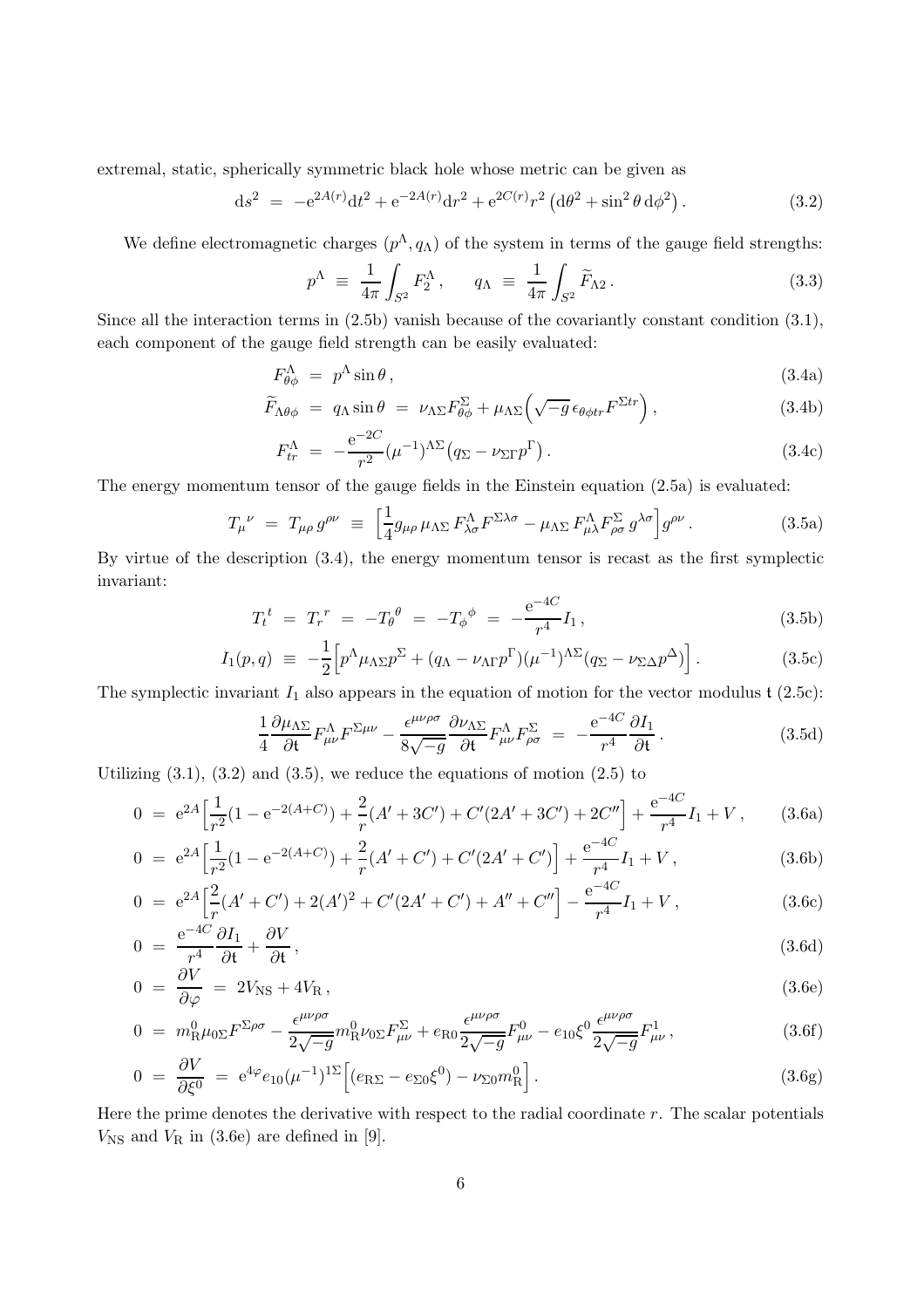#### 3.3 Evaluation of the metric

Next task is to solve the equations (3.6). The difference between (3.6a) and (3.6b) gives rise to the differential equation for the scale function  $C(r)$ :

$$
0 = \frac{2}{r}C' + (C')^{2} + C''.
$$
 (3.7a)

The solution has two integration constants  $c_1$  and  $c_2$ :

$$
C(r) = c_2 + \log\left(c_1 + \frac{1}{r}\right). \tag{3.7b}
$$

Substituting this into the equation (3.6c), we obtain the differential equation for the scale function  $A(r)$ . Its solution is given in terms of integration constants  $a_1$  and  $a_2$  as follows:

$$
e^{2A(r)} = e^{-4c_2} \frac{6I_1 - e^{4c_2}(c_1r + 1)}{3c_1^2(c_1r + 1)^2} \left[ (c_1r + 1)^3V + 6c_1\{a_1 - c_1a_2(c_1r + 1)\} \right].
$$
 (3.8a)

The equation (3.6a) yields the relation among three integration constants in (3.7b) and (3.8a):

$$
a_2 = \frac{e^{-2c_2}}{2(c_1)^2}.
$$
 (3.8b)

This implies that the integration constants are restricted such that  $c_1$  is non-zero,  $a_2$  is positive and  $c_2$  is finite. Substituting  $(3.8b)$  into  $(3.8a)$ , we obtain a familiar form:

$$
e^{2A(r)} = \frac{e^{-2c_2}}{(c_1)^2} - \frac{2a_1}{c_1(c_1r+1)} + \frac{e^{-4c_2}I_1}{(c_1)^2(c_1r+1)^2} - \frac{V}{3(c_1)^2}(c_1r+1)^2.
$$
 (3.8c)

Without loss of generality, we can fix the integration constants  $c_1 = 1$  and  $c_2 = 0$ . It is worth re-defining the radial coordinate as  $\tilde{r} \equiv r + 1$ . Substituting (3.7b) and (3.8c) into (3.2), we rewrite the line element of the four-dimensional spacetime:

$$
ds^{2} = -V(\tilde{r})dt^{2} + \frac{1}{V(\tilde{r})}d\tilde{r}^{2} + \tilde{r}^{2}(d\theta^{2} + \sin^{2}\theta d\phi^{2}),
$$
\n(3.9a)

$$
V(\widetilde{r}) = 1 - \frac{2a_1}{\widetilde{r}} + \frac{I_1}{\widetilde{r}^2} - \frac{V}{3}\widetilde{r}^2.
$$
\n(3.9b)

We can read the various parameters in  $V(\tilde{r})$ : the first term in the right-hand side represents the scalar curvature of the horizon;  $a_1$ ,  $I_1$  and V are interpreted as the black hole mass parameter  $\eta$ , the square of the black hole charges, and the cosmological constant  $\Lambda$ , respectively.

#### 3.4 Evaluation of the matter fields and the scalar potential

Our next task is to analyze the equations of motion for matter fields (3.6d), (3.6e), and (3.6g). Since we imposed the covariantly constant condition (3.1), the vector modulus t does not depend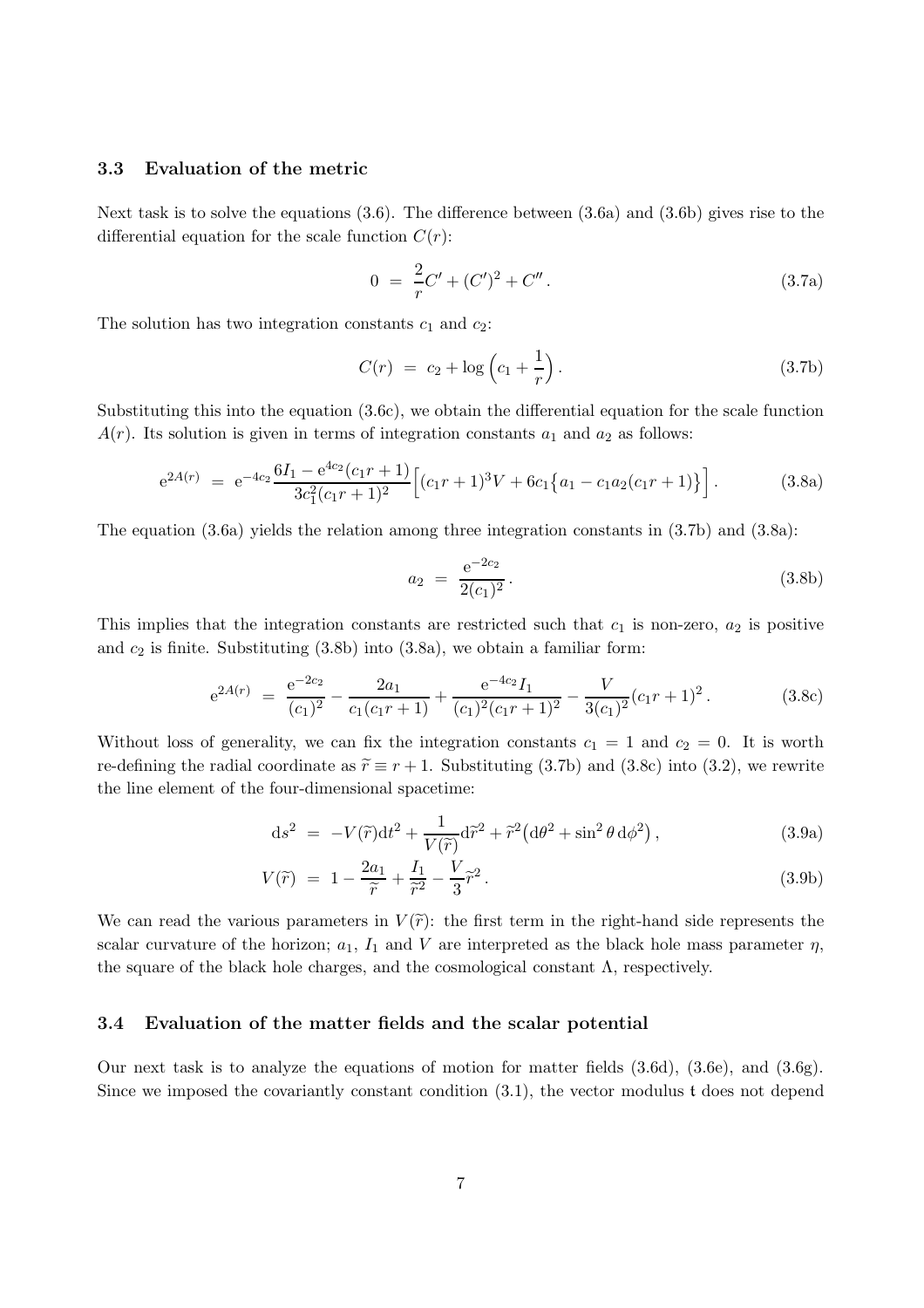on any spacetime coordinates. Then the symplectic invariant  $I_1$  is also independent of the spacetime coordinates. This indicates that the derivatives  $\partial I_1/\partial t$  and  $\partial V/\partial t$  should be zero independently<sup>1</sup>:

$$
\frac{\partial I_1}{\partial t} = 0 = \frac{\partial V}{\partial t}.
$$
\n(3.10)

Apart from the evaluation of  $\partial I_1/\partial t = 0$ , the other equations correspond to the field equations of the vacua. Hence, as illustrated in (A.2a), (A.2b) and (A.2c), the scalar fields and the scalar potential  $(\varphi, \xi^0, V)$  except for  $\tilde{\xi}_0$  are determined:

$$
\{t, \xi^0, \varphi, V\}_{\text{black hole}} = \begin{cases} \{t_*, \xi^0_*, \varphi_*, V_*\} \Big|_{\substack{(\Lambda.2a) \\ (A.2b)}, \\ \{t_*, \xi^0_*, \varphi_*, V_*\} \Big|_{\substack{(\Lambda.2b) \\ (\Lambda.2c)}}, \\ \end{cases}
$$
(3.11)

#### 3.5 Black hole charges

Here we analyze the black hole charges  $(p^{\Lambda}, q_{\Lambda})$  defined in (3.3). They satisfy the equations of motion for t,  $B_{\mu\nu}$  and the covariantly constant condition for  $\tilde{\xi}_0$ . They are described as follows:

$$
0 = \frac{\partial I_1}{\partial t}, \tag{3.12a}
$$

$$
0 = m_R^0 \mu_{0\Sigma} \left( \frac{\sqrt{-g}}{2} \epsilon_{\lambda\gamma\rho\sigma} F^{\Sigma\rho\sigma} \right) + m_R^0 \nu_{0\Sigma} F_{\lambda\gamma}^{\Sigma} - e_{R0} F_{\lambda\gamma}^0 + e_{10} \xi^0 F_{\lambda\gamma}^1, \qquad (3.12b)
$$

$$
0 = D_{\mu}\tilde{\xi}_0 = \partial_{\mu}\tilde{\xi}_0 - e_{\Lambda 0}A^{\Lambda}_{\mu}.
$$
\n(3.12c)

First let us focus on (3.12c). Performing the commutator of the ordinary derivative acting on  $\xi_0$ , we obtain a non-trivial equation for the field strength:

$$
0 = [\partial_{\mu}, \partial_{\nu}]\tilde{\xi}_0 = e_{\Lambda 0}F^{\Lambda}_{\mu\nu}.
$$
\n(3.13)

This equation implies that  $F_{\mu\nu}^1$  vanishes because the flux charge  $e_{10}$  is non-zero. Applying this to (3.4), we obtain the following two equations:

$$
0 = F_{\theta\phi}^1 = p^1 \sin \theta, \qquad (3.14a)
$$

$$
0 = F_{tr}^{1} = -\frac{e^{-2C(r)}}{r^{2}} (\mu^{-1})^{1\Sigma} (q_{\Sigma} - \nu_{\Sigma\Gamma} p^{\Gamma}). \qquad (3.14b)
$$

These two denote the condition among the charges:

$$
0 = p^1, \t\t(3.15a)
$$

$$
0 = (\mu^{-1})^{10} q_0 + (\mu^{-1})^{11} q_1 - (\mu^{-1} \nu)^1{}_0 p^0.
$$
 (3.15b)

<sup>&</sup>lt;sup>1</sup>If the equation  $\partial V/\partial t = 0$  does not exist, the equation  $\partial I_1/\partial t = 0$  is nothing but the one in search of extremal black holes in ungauged supergravity (see [22–24] and references therein).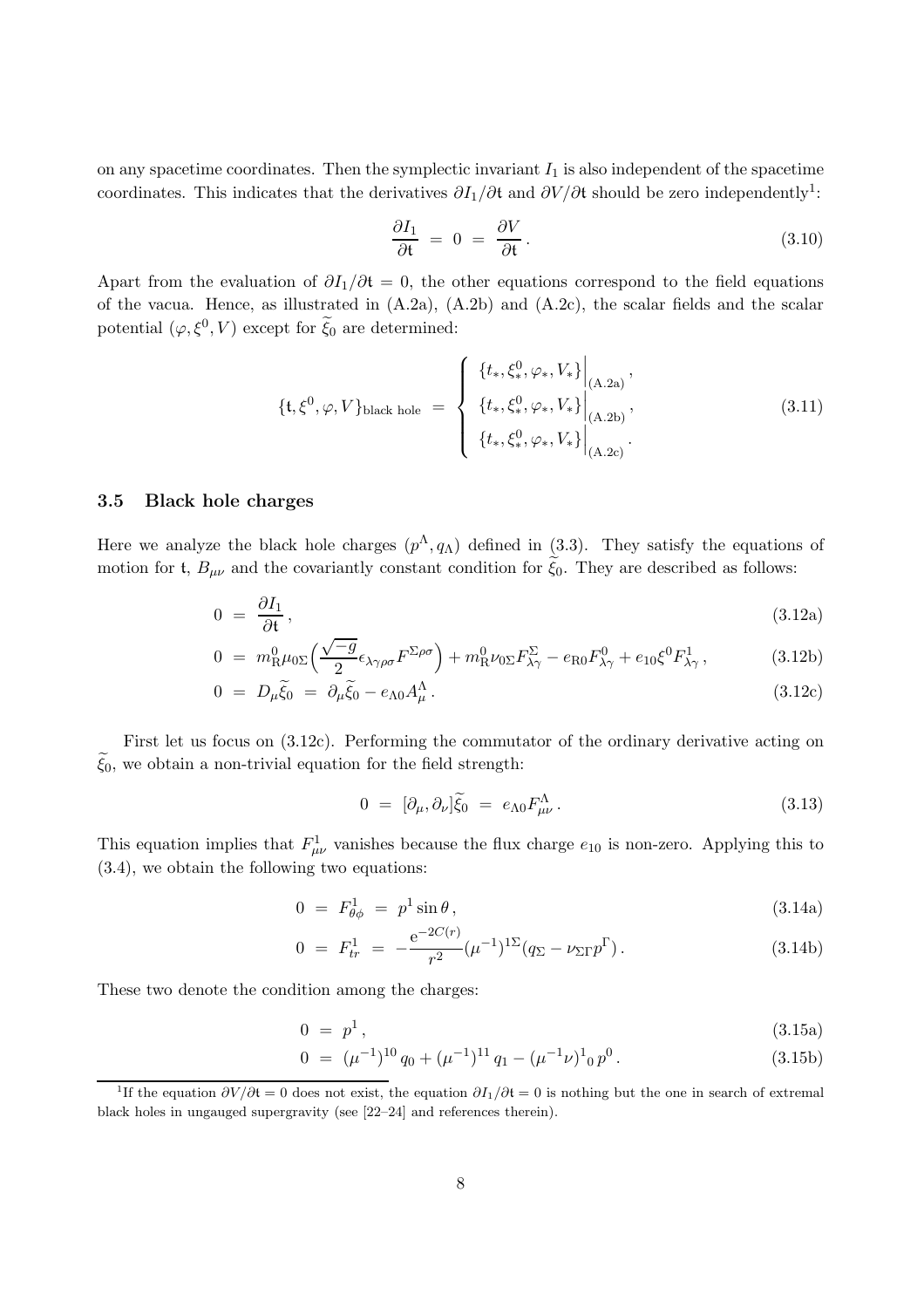Owing to (3.14), the field equation (3.12b) is reduced to

$$
e_{\text{R}0} F_{\lambda\gamma}^0 = m_{\text{R}}^0 \nu_{0\Sigma} F_{\lambda\gamma}^{\Sigma} + m_{\text{R}}^0 \mu_{0\Sigma} \left( \frac{\sqrt{-g}}{2} \epsilon_{\lambda\gamma\rho\sigma} F^{\Sigma\rho\sigma} \right), \tag{3.16}
$$

which generates two following relations:

$$
p^{0} = \frac{m_{\rm R}^{0}}{e_{\rm R0}} q_{0},
$$
\n
$$
0 = p^{\Sigma} \Big[ m_{\rm R}^{0} \mu_{0\Sigma} + m_{\rm R}^{0} (\nu \mu^{-1} \nu)_{0\Sigma} - e_{\rm R0} (\mu^{-1} \nu)^{0} \Sigma \Big]
$$
\n(3.17a)

$$
- q_{\Sigma} \left[ m_{\mathcal{R}}^0 (\nu \mu^{-1})_0^{\Sigma} - e_{\mathcal{R}0} (\mu^{-1})^{0\Sigma} \right]. \tag{3.17b}
$$

Due to (3.17a), the charge  $q_0$  is related to the other electric charge  $q_1$  via (3.15b):

$$
(\mu^{-1})^{11} q_1 = -q_0 \left[ (\mu^{-1})^{10} - \left( \frac{m_R^0}{e_{R0}} \right) (\mu^{-1} \nu)^1{}_0 \right]. \tag{3.18}
$$

Furthermore, substituting (3.17a) and (3.18) into (3.17b) and multiplying  $(\mu^{-1})^{11}/e_{R0}$ , we find an equation for the charge  $q_0$ :

$$
0 = q_0 \left[ \left( (\mu^{-1})^{11} (\mu^{-1})^{00} - [(\mu^{-1})^{01}]^2 \right) - 2 \left( \frac{m_R^0}{e_{R0}} \right) \left( (\mu^{-1})^{11} (\mu^{-1} \nu)^0{}_0 - (\mu^{-1})^{01} (\mu^{-1} \nu)^1{}_0 \right) \right. \\ \left. + \left( \frac{m_R^0}{e_{R0}} \right)^2 \left( (\mu^{-1})^{11} (\mu + \nu \mu^{-1} \nu)_{00} - [(\mu^{-1} \nu)^1{}_0]^2 \right) \right], \tag{3.19}
$$

where we used symmetry on the period matrix  $(\mu^{-1}\nu)^{\Lambda}{}_{\Sigma} = (\nu\mu^{-1})\Sigma^{\Lambda}$  and  $(\mu^{-1})^{\Lambda\Sigma} = (\mu^{-1})^{\Sigma\Lambda}$ . In terms of the explicit forms (A.1) with  $t \equiv x + iy$ , we obtain the followings:

$$
(\mu^{-1})^{11}(\mu^{-1})^{00} - [(\mu^{-1})^{01}]^2 = \frac{1}{33y^4},
$$
\n(3.20a)

$$
(\mu^{-1})^{11}(\mu^{-1}\nu)^0{}_0 - (\mu^{-1})^{01}(\mu^{-1}\nu)^1{}_0 = \frac{2x^3}{33y^4},\tag{3.20b}
$$

$$
(\mu^{-1})^{11}(\mu + \nu \mu^{-1} \nu)_{00} - [(\mu^{-1} \nu)^{1}{}_{0}]^{2} = \frac{(x^{2} + y^{2})^{2}(4x^{2} + y^{2})}{3y^{4}}.
$$
 (3.20c)

Substituting them into (3.19), we evaluate the value of  $q_0$  on each solution of (3.11):

$$
0 = \frac{72}{25}q_0 \left(\frac{24(m_\mathrm{R}^0)^2}{5(e_{10}e_{\mathrm{R}0})^2}\right)^{2/3} \quad \text{at (A.2a)}, \tag{3.21a}
$$

$$
0 = 4q_0 \left(\frac{24(m_R^0)^2}{5(e_{10}e_{R0})^2}\right)^{2/3} \quad \text{at (A.2b),} \tag{3.21b}
$$

$$
0 = 2q_0 \left(\frac{12(m_\mathrm{R}^0)^2}{\sqrt{5}(e_{10}e_{\mathrm{R}0})^2}\right)^{2/3} \quad \text{at (A.2c).} \tag{3.21c}
$$

This indicates that the black hole charge  $q_0$  must be zero because any flux charge parameters  $(e_{10}, e_{R0}, m_R^0)$  are non-zero. This result with (3.15a), (3.17a) and (3.18) makes all the black hole charges vanish (3.11):

$$
q_0 = 0, \quad q_1 = 0, \quad p^0 = 0, \quad p^1 = 0. \tag{3.22}
$$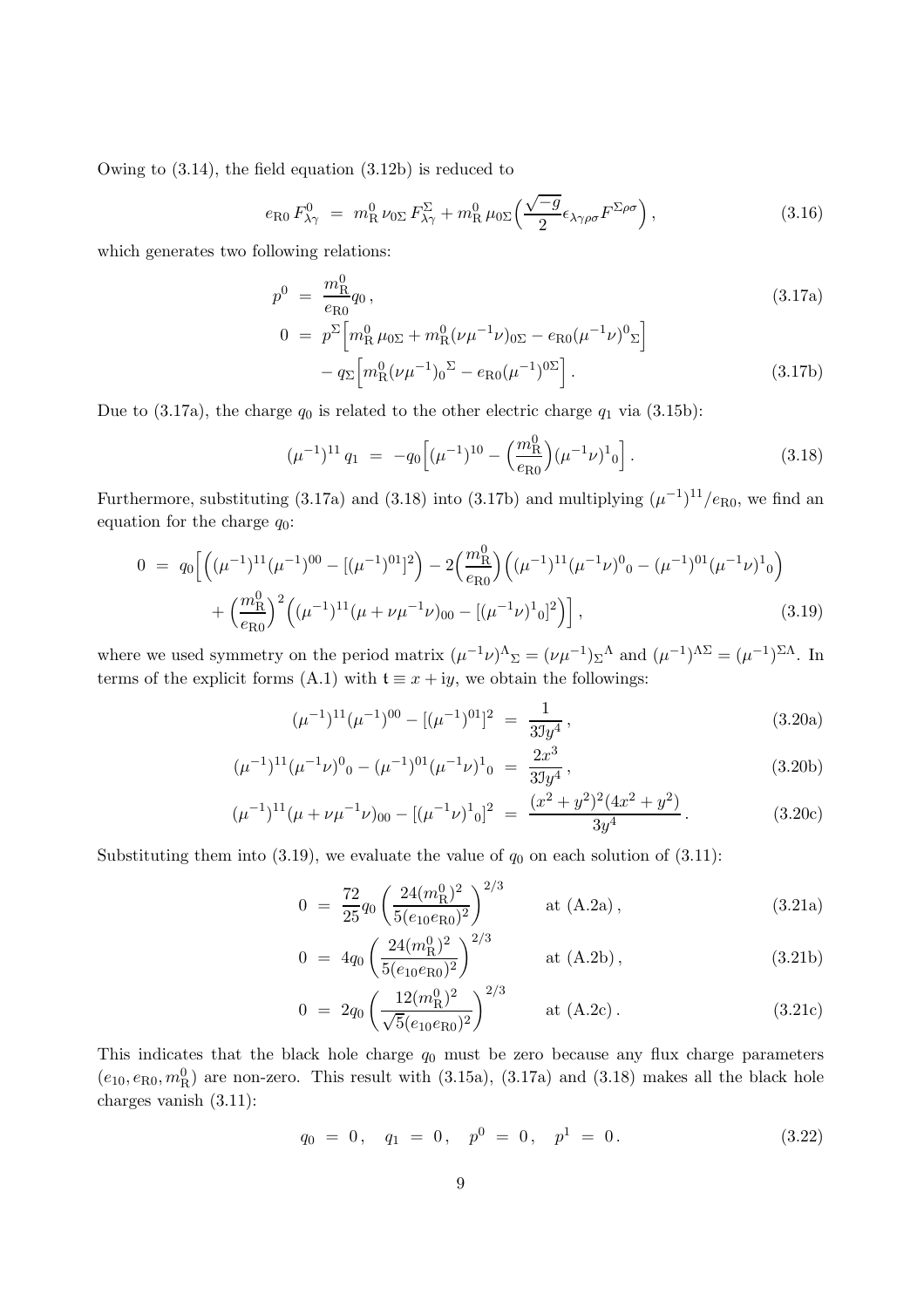This configuration automatically satisfies the equation (3.12a).

Here let us elucidate the configuration of the gauge potentials and the B-field under the covariantly constant condition (3.1). Since  $m_R^1$  and  $F_{\mu\nu}^1$  vanish, the gauge potential  $A_\mu^1$  is given as  $A^1_\mu = \partial_\mu \alpha^1$ , where  $\alpha^1$  is arbitrary. The vanishing  $F^0_{\mu\nu}$  illustrates the relation between the graviphoton  $A^0_\mu$  and the B-field in such a way as  $2\partial_{[\mu}A^0_{\nu]} = -m_R^0B_{\mu\nu}$ . This indicates that the B-field and the graviphoton are described as  $B_{\mu\nu} = 2\partial_{[\mu} \beta_{\nu]}$  and  $A^0_\mu = \partial_\mu \alpha^0 - m_R^0 \beta_\mu$ , where  $\beta_\mu$  and  $\alpha^0$  are arbitrary. Indeed the values  $\alpha^{\Lambda}$  and  $\beta_{\mu}$  are parameters of gauge transformations and the local symmetry of the B-field, respectively.

The BPS bound equation  $M^2 = |\mathcal{Z}|^2$  is useful to consider if a solution is supersymmetric or not. Here M is the black hole physical mass corresponding to the black hole mass parameter  $\eta = a_1$  if topology of the horizon is two-sphere (see, for instance, [12]). Since each solution has no black hole charges, the BPS equation is satisfied if and only if the mass parameter vanishes. This represents the AdS vacuum itself. Hence our black hole solutions with the non-vanishing mass parameter are non-supersymmetric.

## 4 Summary and discussions

In this paper we studied  $\mathcal{N} = 2$  abelian gauged supergravity with B-field via geometric flux compactification of type IIA theory. First we illustrated the profile of the compactification on the nearly-Kähler coset space  $G_2/SU(3)$ . Next, we introduced the covariantly constant condition on all the scalar fields. This simplifies the equations of motion for all the bosonic fields. We further restricted ourselves to study the extremal, static, spherically symmetric black holes in the asymptotically AdS spacetime. It turns out that the scalar fields  $(t, \xi^0, \varphi)$  remain constant, whilst the other scalar field  $\xi_0$  is arbitrary. The value of the scalar potential V is interpreted as the cosmological constant. The symplectic invariant  $I_1$  is regarded as the square of the black hole charges. It also turns out that the covariantly constant condition forces the charges to be zero. In addition, we found that the integration constant  $a_1$  behaves as the black hole mass parameter. This value is not affected by any flux charges and gauge fields. Eventually we obtained Schwarzschild-AdS black hole solutions with arbitrary mass parameter. We recognized that the black hole solutions are always non-supersymmetric irrespective of the supersymmetry of the vacua, because the BPS equation is satisfied if and only if the mass parameter vanishes. In the absence of the magnetic RR-flux charge parameters except for the Romans' mass, the gauge field  $A^1_\mu$  in the vector multiplet is trivial up to the gauge transformation. On the other hand, the graviphoton  $A^0_\mu$  and the B-field are closely related to each other via the Romans' mass parameter under the gauge transformation and the local symmetry of the B-field. Since they are also asymptotically connected to the values in the vacuum, their values in the bulk are also trivial up to the gauge transformations. This phenomenon is different from the one in ungauged supergravity derived from a Calabi-Yau compactification with D-branes. In that case one can find an extremal black hole solution with constant scalar fields. There all the physical values such as the mass parameter and the constant scalars are determined by the D-brane charges.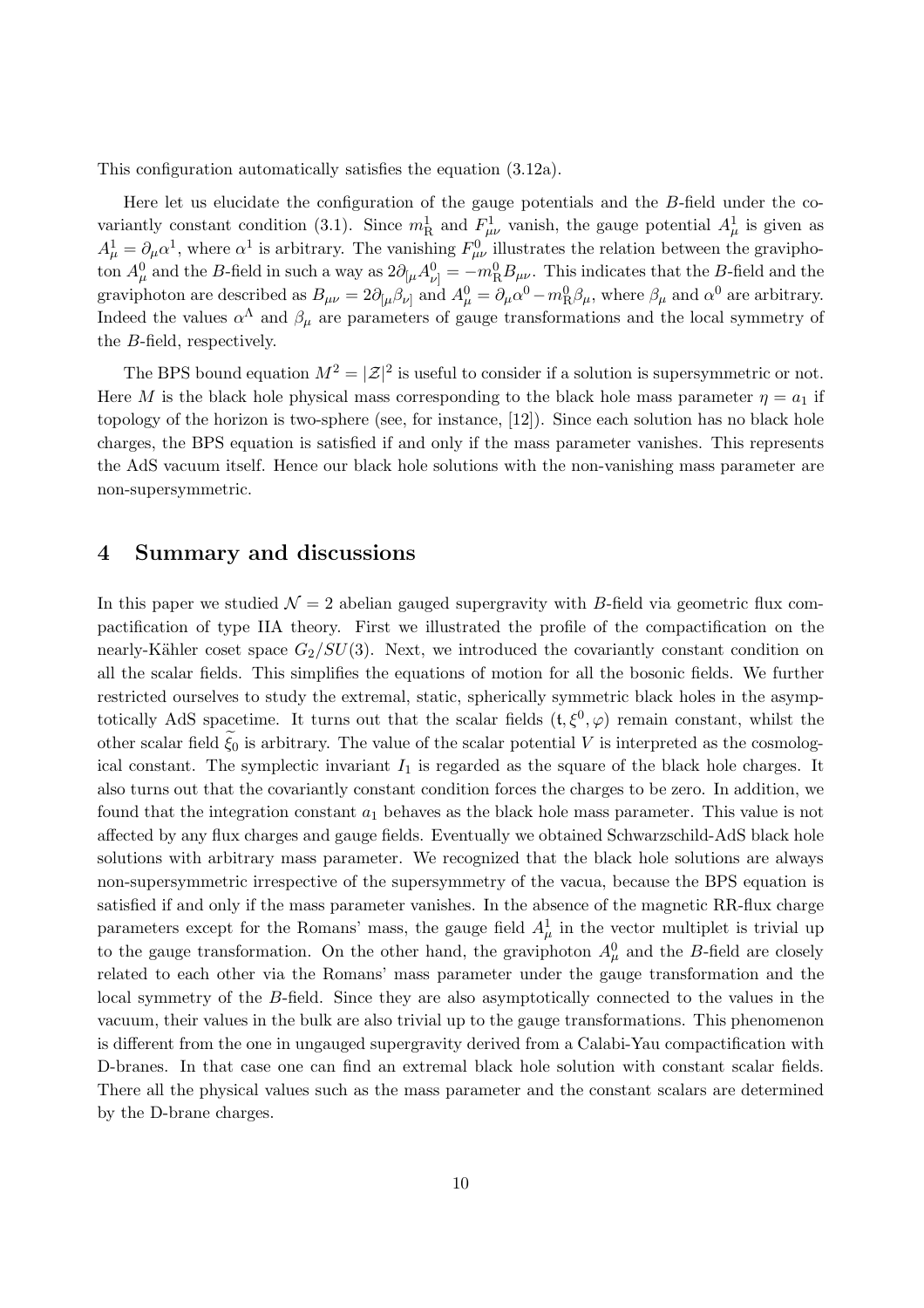This work convinces us that non-constant fields will be necessary to build a charged AdS black hole solution. More precisely, the covariantly constant condition  $(3.1)$  must be relaxed in order to see a charged AdS black hole. The electromagnetic charges are defined by the gauge field strength descended from RR-fluxes. In our analysis, the dynamics of charged particles are turned off caused by the covariantly constant condition. Technically it is difficult to relax the covariantly constant condition for the whole fields (3.1), whilst it might be interesting if a part of the condition is relaxed. For instance, relaxing the closed condition of the B-field (3.1b) non-trivially modifies the field equation for the dilaton (3.6e), even under the covariantly constant condition for the scalar fields (3.1a). This deformation would provide different values of the scalar fields on the black hole solution from their vacuum expectation values. Thus it is quite interesting to import the technologies in [15–17] to our system.

Introducing D-branes wrapped on (subspaces of) the internal space [30] would be an admissible procedure to construct a charged black hole in flux compactification scenarios. If D-branes are appropriately wrapped on certain cycles in the internal space, they would behave as charged particles. Different from the case of Calabi-Yau compactifications with D-branes, such the charged particles indeed interact with each other in gauged supergravity. This implies that the interaction terms in the equations of motion for gauge fields have to be turned on. Hence the covariantly constant condition must be removed.

## Acknowledgements

The author would like to thank Takahiro Nishinaka for collaboration in the early stage of this project. He is also grateful to Tsuguhiko Asakawa, Davide Cassani, Jan Louis, Masaki Shigemori, Paul Smyth, Stefan Vandoren, and Oscar Varela for valuable discussions. He would also like to thank Universität Hamburg/DESY Theory Group for the hospitality during his stay. This work was supported in part by the JSPS Institutional Program for Young Researcher Overseas Visits  $(\text{\#R54}).$ 

## A Convention and profile of the compactification on  $G_2/SU(3)$

|                        | this article                       | the paper [5]               | the paper $[9]$     |
|------------------------|------------------------------------|-----------------------------|---------------------|
| symplectic vectors     | $\Pi_H$ , $\Pi_V$                  |                             | $\Pi_1$ , $\Pi_2$   |
| Kähler potential       | $K_{V}$                            |                             | $K_2$               |
| RR flux charges        | $(m_{\rm R}^{\Lambda},e_{\rm RA})$ | $(m_{\rm R}^A, e_{\rm RA})$ | $(p^A,q_A)$         |
| geometric flux charges | $(e_\Lambda{}^I, e_{\Lambda}{}^I)$ | $(m_A{}^I, e_{AI})$         | $(e_A{}^I, e_{AI})$ |

Here we exhibit the minor differences of the convention among this article and the two papers [5,9]: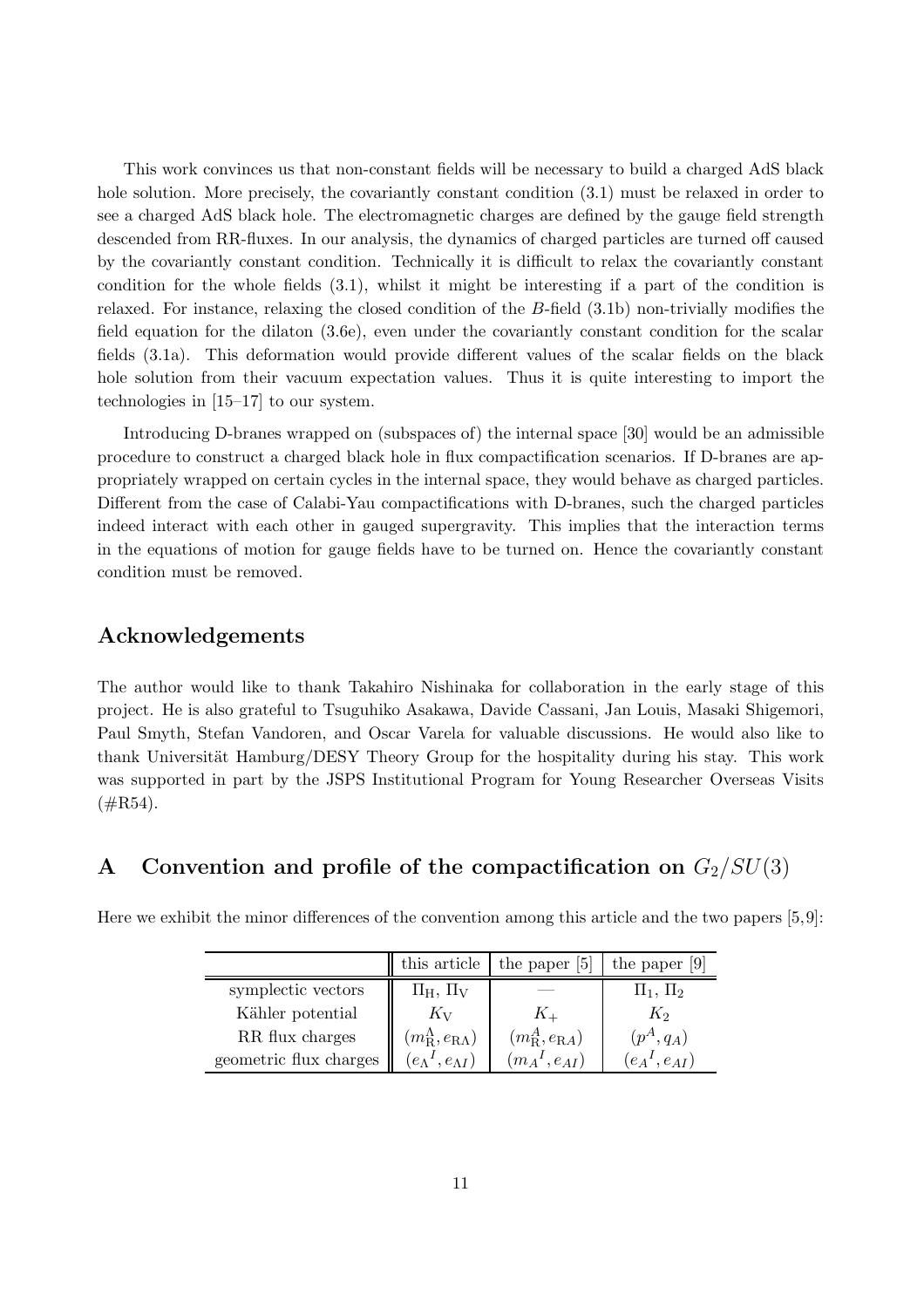Here let us briefly summarize the profile of the compactification on the coset space  $G_2/SU(3)$ . The explicit form of the period matrix  $\mathcal{N}_{\Lambda\Sigma}$  given by the prepotential (2.2) is

$$
\nu_{\Lambda\Sigma}(\mathfrak{t},\overline{\mathfrak{t}}) \equiv \text{Re}\mathcal{N}_{\Lambda\Sigma} = \frac{\mathfrak{I}(\mathfrak{t}+\overline{\mathfrak{t}})}{4} \left( \begin{array}{cc} (\mathfrak{t}+\overline{\mathfrak{t}})^2 & -3(\mathfrak{t}+\overline{\mathfrak{t}}) \\ -3(\mathfrak{t}+\overline{\mathfrak{t}}) & 12 \end{array} \right), \tag{A.1a}
$$

$$
\mu_{\Lambda\Sigma}(\mathfrak{t},\overline{\mathfrak{t}}) \equiv \mathrm{Im}\mathcal{N}_{\Lambda\Sigma} = -\frac{\mathrm{i}\mathfrak{I}(\mathfrak{t}-\overline{\mathfrak{t}})}{4} \left( \begin{array}{cc} \mathfrak{t}^2 + 4\mathrm{i}\overline{\mathfrak{t}} + \overline{\mathfrak{t}}^2 & -3(\mathfrak{t}+\overline{\mathfrak{t}}) \\ -3(\mathfrak{t}+\overline{\mathfrak{t}}) & 6 \end{array} \right). \tag{A.1b}
$$

There are three AdS vacua of the system (2.3) studied in [29]:

$$
t_{*} = \frac{\pm 1 - i\sqrt{15}}{2} \left( \frac{3}{5(e_{10})^{2}} \left| \frac{e_{R0}}{m_{R}^{0}} \right| \right)^{1/3}, \quad \xi_{*}^{0} = -\frac{2}{5} \left( \frac{2\sqrt{3}m_{R}^{0}(e_{R0})^{2}}{5e_{10}} \right)^{1/3},
$$
\n
$$
\exp(\varphi_{*}) = \frac{4}{3} \left( \frac{\sqrt{5}e_{10}}{\sqrt{3}m_{R}^{0}(e_{R0})^{2}} \right)^{1/3}, \quad V_{*} = -\frac{5\sqrt{5}}{2} \left( \frac{5(e_{10})^{4}}{2\sqrt{3}|m_{R}^{0}(e_{R0})^{5}|} \right)^{1/3},
$$
\n
$$
t_{*} = (\pm 1 - i\sqrt{3}) \left( \frac{3}{5(e_{10})^{2}} \left| \frac{e_{R0}}{m_{R}^{0}} \right| \right)^{1/3}, \quad \xi_{*}^{0} = \left( \frac{9m_{R}^{0}(e_{R0})^{2}}{25e_{10}} \right)^{1/3},
$$
\n
$$
\exp(\varphi_{*}) = \frac{2}{3} \left( \frac{25e_{10}}{\sqrt{3}m_{R}^{0}(e_{R0})^{2}} \right)^{1/3}, \quad V_{*} = -\frac{80}{27} \left( \frac{25(e_{10})^{4}}{\sqrt{3}|m_{R}^{0}(e_{R0})^{5}|} \right)^{1/3}.
$$
\n
$$
t_{*} = -i \left( \frac{12}{\sqrt{5}(e_{10})^{2}} \left| \frac{e_{R0}}{m_{R}^{0}} \right| \right)^{1/3}, \quad \xi_{*}^{0} = 0,
$$
\n
$$
\exp(\varphi_{*}) = \sqrt{5} \left( \frac{5e_{10}}{18m_{R}^{0}(e_{R0})^{2}} \right)^{1/3}, \quad V_{*} = -\frac{25\sqrt{5}}{6} \left( \frac{5(e_{10})^{4}}{18|m_{R}^{0}(e_{R0})^{5}|} \right)^{1/3}.
$$
\n(A.2c)

It turns out that the Romans' mass parameter  $m_R^0$  must be positive in order that the exponential value of the dilaton. It is recognized that the vacuum given by  $(A.2a)$  has  $\mathcal{N}=1$  supersymmetry, whilst the other two vacua described by  $(A.2b)$  and  $(A.2c)$  are non-supersymmetric [29]. Notice that the scalar field  $\xi_0$  is not fixed because this does not contribute to the scalar potential.

If one goes back to a Calabi-Yau compactification, one has to take the vanishing limit of  $m<sup>0</sup><sub>R</sub>$ ,  $e_{R0}$  and  $e_{10}$ , whilst their power orders are different:  $\mathcal{O}(m_{R0}) = \mathcal{O}(m_R^0)$  and  $\mathcal{O}(e_{10}) = \mathcal{O}((e_{R0})^3)$ . Under this limit the scalar potential is driven to zero, even though the scalars t and  $\xi^0$  are finite.

## References

- [1] M. Graña, "Flux compactifications in string theory: A comprehensive review," Phys. Rept. 423 (2006) 91 [arXiv:hep-th/0509003].
- [2] M. Graña, J. Louis and D. Waldram, "Hitchin functionals in  $\mathcal{N}=2$  supergravity," JHEP 0601 (2006) 008 [arXiv:hep-th/0505264].
- [3] M. Graña, J. Louis and D. Waldram, " $SU(3) \times SU(3)$  compactification and mirror duals of magnetic fluxes," JHEP 0704 (2007) 101 [arXiv:hep-th/0612237].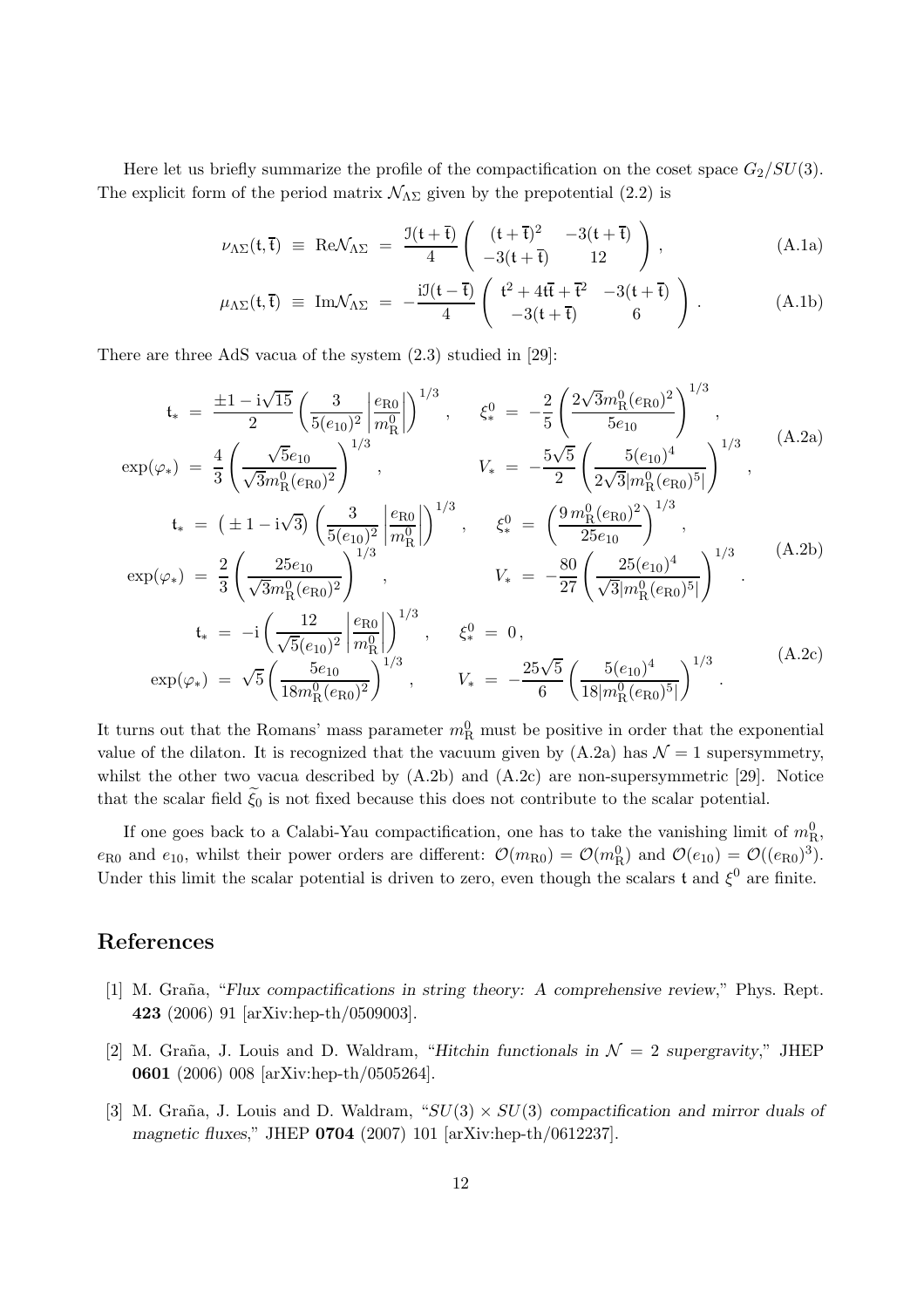- [4] R. D'Auria, S. Ferrara and M. Trigiante, "On the supergravity formulation of mirror symmetry in generalized Calabi-Yau manifolds," Nucl. Phys. B 780 (2007) 28 [arXiv:hep-th/0701247].
- [5] D. Cassani, "Reducing democratic type II supergravity on  $SU(3) \times SU(3)$  structures," JHEP 0806 (2008) 027 [arXiv:0804.0595 [hep-th]].
- [6] L. Andrianopoli, M. Bertolini, A. Ceresole, R. D'Auria, S. Ferrara, P. Fré and T. Magri, " $\mathcal{N} = 2$ supergravity and  $\mathcal{N} = 2$  super Yang-Mills theory on general scalar manifolds: Symplectic covariance, gaugings and the momentum map," J. Geom. Phys. 23 (1997) 111  $\ar{xiv:hep}$ th/9605032].
- [7] G. Dall'Agata, R. D'Auria, L. Sommovigo and S. Vaulà, " $D = 4$ ,  $\mathcal{N} = 2$  gauged supergravity in the presence of tensor multiplets," Nucl. Phys. B 682 (2004) 243 [arXiv:hep-th/0312210].
- [8] R. D'Auria, L. Sommovigo and S. Vaulà, " $\mathcal{N} = 2$  supergravity Lagrangian coupled to tensor multiplets with electric and magnetic fluxes," JHEP 0411 (2004) 028 [arXiv:hep-th/0409097].
- [9] D. Cassani, S. Ferrara, A. Marrani, J. F. Morales and H. Samtleben, "A special road to AdS vacua," JHEP 1002 (2010) 027 [arXiv:0911.2708 [hep-th]].
- [10] D. Lüst and D. Tsimpis, "Supersymmetric AdS<sub>4</sub> compactifications of IIA supergravity," JHEP 0502 (2005) 027 [arXiv:hep-th/0412250].
- [11] L. J. Romans, "Supersymmetric, cold and lukewarm black holes in cosmological Einstein-Maxwell theory," Nucl. Phys. B 383 (1992) 395 [arXiv:hep-th/9203018].
- [12] M. M. Caldarelli and D. Klemm, "Supersymmetry of Anti-de Sitter black holes," Nucl. Phys. B 545 (1999) 434 [arXiv:hep-th/9808097].
- [13] W. A. Sabra, "Anti-de Sitter BPS black holes in  $\mathcal{N}=2$  gauged supergravity," Phys. Lett. B 458 (1999) 36 [arXiv:hep-th/9903143].
- [14] A. H. Chamseddine and W. A. Sabra, "Magnetic and dyonic black holes in  $D = 4$  gauged supergravity," Phys. Lett. B 485 (2000) 301 [arXiv:hep-th/0003213].
- [15] S. L. Cacciatori and D. Klemm, "Supersymmetric AdS<sup>4</sup> black holes and attractors," JHEP 1001 (2010) 085 [arXiv:0911.4926 [hep-th]].
- [16] G. Dall'Agata and A. Gnecchi, "Flow equations and attractors for black holes in  $\mathcal{N} = 2 U(1)$ gauged supergravity," JHEP 1103 (2011) 037 [arXiv:1012.3756 [hep-th]].
- [17] K. Hristov and S. Vandoren, "Static supersymmetric black holes in AdS<sub>4</sub> with spherical symmetry," JHEP 1104 (2011) 047 [arXiv:1012.4314 [hep-th]].
- [18] S. Bellucci, S. Ferrara, A. Marrani and A. Yeranyan, " $d = 4$  black hole attractors in  $\mathcal{N} = 2$ supergravity with Fayet-Iliopoulos terms," Phys. Rev. D 77 (2008) 085027 [arXiv:0802.0141 [hep-th]].